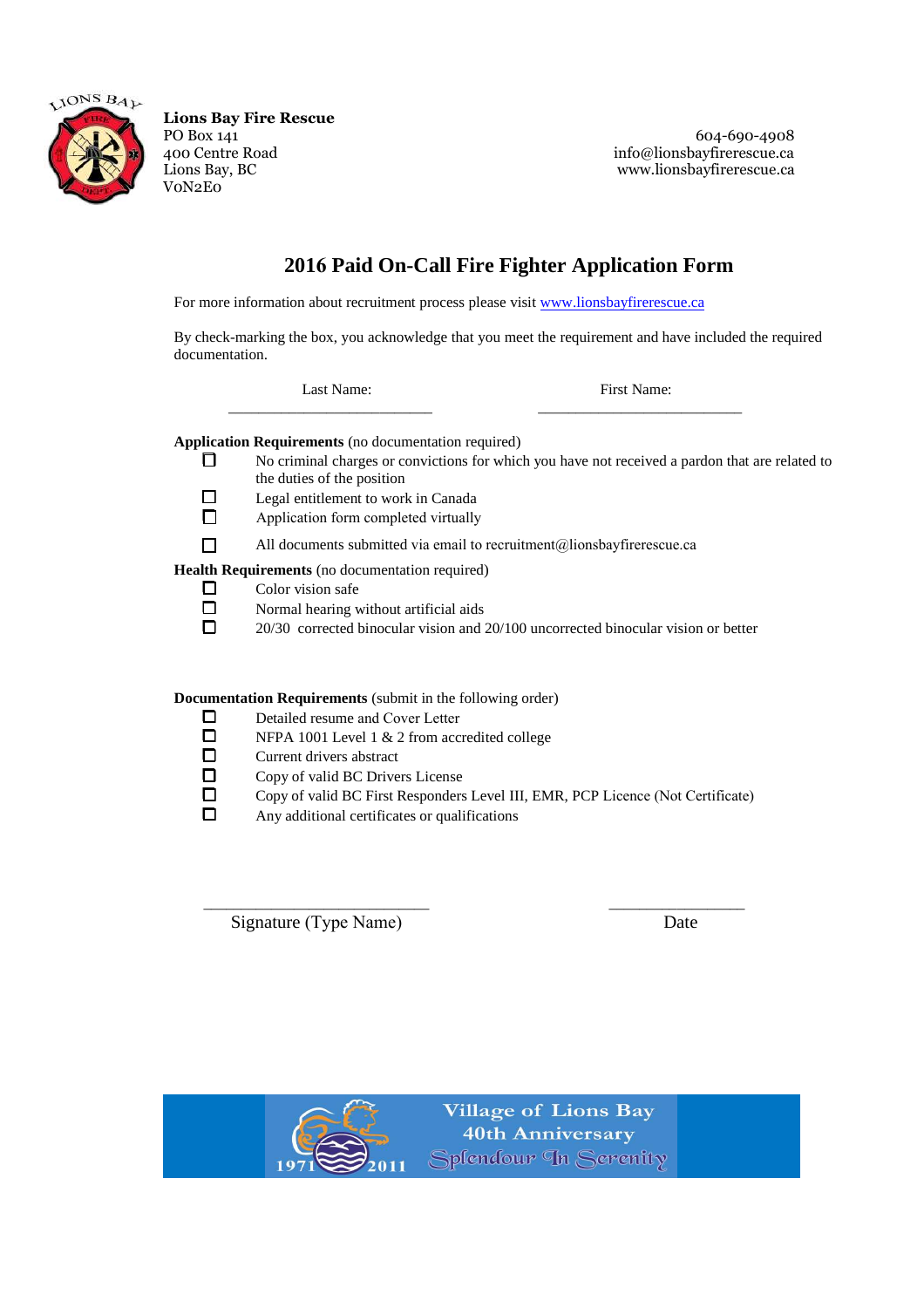

**Lions Bay Fire Rescue** P.O. Box 141 400 Centre Road Lions Bay, BC VoN<sub>2</sub>E<sub>0</sub>

# **Contact Information**

| First Name:    |  |
|----------------|--|
| Last Name:     |  |
| Email Address: |  |
| Phone Number:  |  |
| Home Address:  |  |
|                |  |
|                |  |

**Personal Information** (All personal information is kept strictly confidential)

| Current Employer:                                                                                                                      |                                                                                                                                                                                                                               |
|----------------------------------------------------------------------------------------------------------------------------------------|-------------------------------------------------------------------------------------------------------------------------------------------------------------------------------------------------------------------------------|
| Position:                                                                                                                              |                                                                                                                                                                                                                               |
| Date(s) of Employment:                                                                                                                 |                                                                                                                                                                                                                               |
| Nature of Work/Duties:                                                                                                                 |                                                                                                                                                                                                                               |
|                                                                                                                                        | and the control of the control of the control of the control of the control of the control of the control of the                                                                                                              |
|                                                                                                                                        | the control of the control of the control of the control of the control of the control of the control of the control of the control of the control of the control of the control of the control of the control of the control |
|                                                                                                                                        |                                                                                                                                                                                                                               |
|                                                                                                                                        |                                                                                                                                                                                                                               |
|                                                                                                                                        |                                                                                                                                                                                                                               |
| BC Medical #:<br><u> 1989 - Johann Barn, mars eta bainar eta industrial eta industrial eta industrial eta industrial eta industria</u> |                                                                                                                                                                                                                               |
| Allergies or Medical Conditions:                                                                                                       | the control of the control of the control of the control of the control of the control of the control of the control of the control of the control of the control of the control of the control of the control of the control |
|                                                                                                                                        |                                                                                                                                                                                                                               |
|                                                                                                                                        |                                                                                                                                                                                                                               |
|                                                                                                                                        |                                                                                                                                                                                                                               |

**Lions Bay Fire Rescue**

604-690-4908 info@lionsbayfirerescue.ca www.lionsbayfirerescue.ca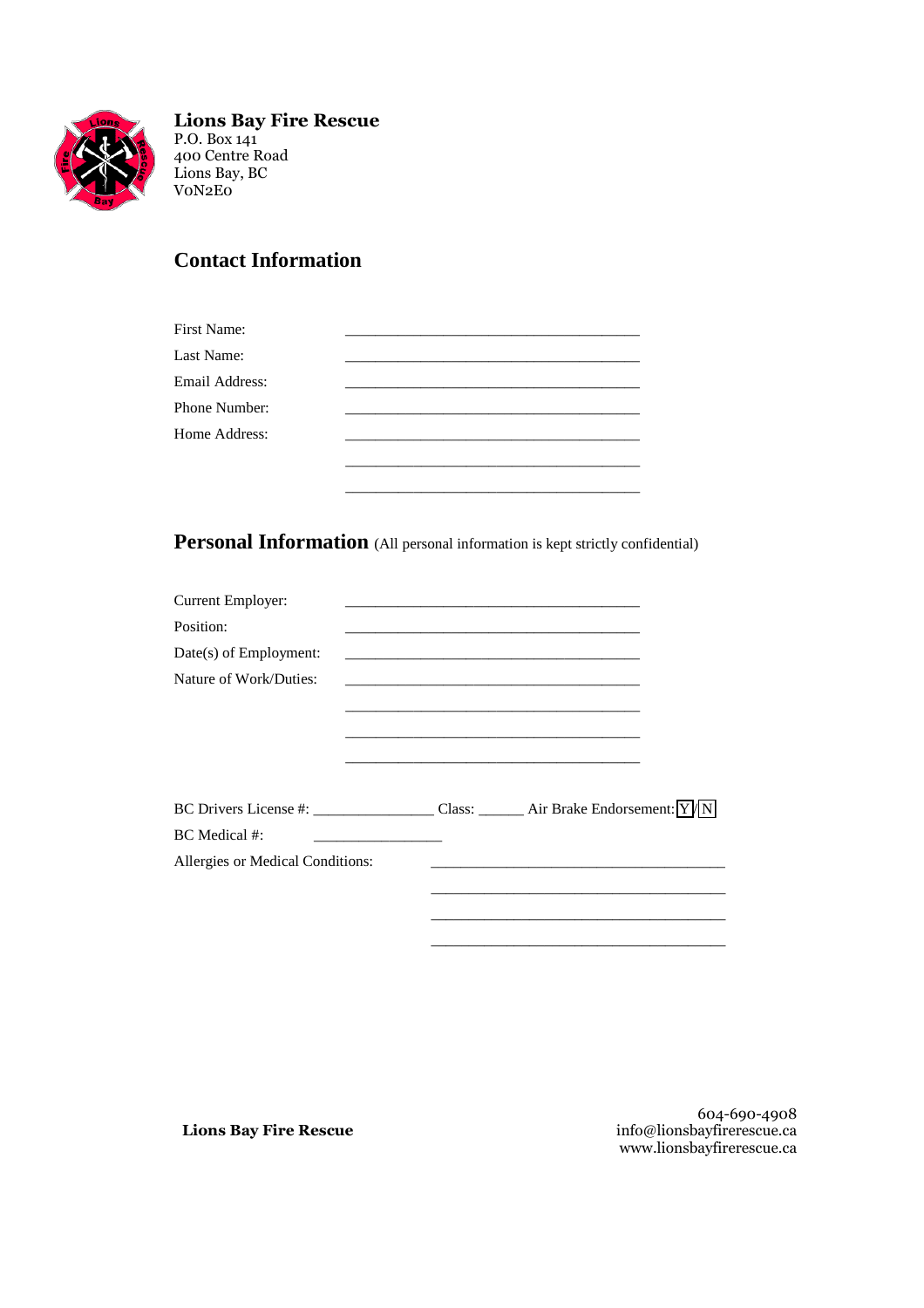

**Lions Bay Fire Rescue** V<sub>ON2</sub>E<sub>0</sub>

PO Box 141 604-690-4908<br>400 Centre Road info@lionsbayfirerescue.ca<br>Lions Bay, BC www.lionsbayfirerescue.ca 400 Centre Road info@lionsbayfirerescue.ca Lions Bay, BC www.lionsbayfirerescue.ca

#### **Training**

Fire Fighter & Rescue Certifications:

| П                         |                                                  |  |                                                 |                         |  |  |
|---------------------------|--------------------------------------------------|--|-------------------------------------------------|-------------------------|--|--|
| - 1                       | S-100 or S-215                                   |  |                                                 |                         |  |  |
| $\mathbf{I}$              | Rope Rescue                                      |  |                                                 |                         |  |  |
| П                         | <b>Water Rescue</b>                              |  |                                                 |                         |  |  |
| п                         | <b>Auto Extrication</b>                          |  |                                                 |                         |  |  |
| П                         | Hazmat                                           |  |                                                 |                         |  |  |
| <b>The Contract State</b> | Confined Space                                   |  |                                                 |                         |  |  |
|                           | First Aid Certifications: (indicate level)       |  |                                                 |                         |  |  |
| $\Box$                    | OFA Level III or Paramedic In Industry           |  |                                                 |                         |  |  |
| □                         | First Responders Level III (EMA Licenced)        |  |                                                 |                         |  |  |
| П                         | <b>EMR</b> (EMA Licenced)                        |  |                                                 |                         |  |  |
| П                         | PCP (EMA Licenced)                               |  |                                                 |                         |  |  |
|                           |                                                  |  |                                                 |                         |  |  |
|                           | $Licence/Cert \#:\_$<br>Expiry Date: ___________ |  |                                                 |                         |  |  |
|                           |                                                  |  |                                                 |                         |  |  |
|                           |                                                  |  |                                                 |                         |  |  |
| <b>References:</b>        |                                                  |  |                                                 |                         |  |  |
| П                         | Included with resume OR                          |  |                                                 |                         |  |  |
| □                         | Detailed below                                   |  |                                                 |                         |  |  |
|                           |                                                  |  |                                                 |                         |  |  |
|                           | Name of employer/organization:                   |  | Name & Position:                                | <b>Phone Number(s):</b> |  |  |
|                           |                                                  |  |                                                 |                         |  |  |
|                           |                                                  |  | <u> 1989 - Johann John Stone, mars et al. (</u> |                         |  |  |
|                           |                                                  |  |                                                 |                         |  |  |
|                           |                                                  |  |                                                 |                         |  |  |
|                           |                                                  |  |                                                 |                         |  |  |
|                           |                                                  |  |                                                 |                         |  |  |



Village of Lions Bay 40th Anniversary Splendour In Serenity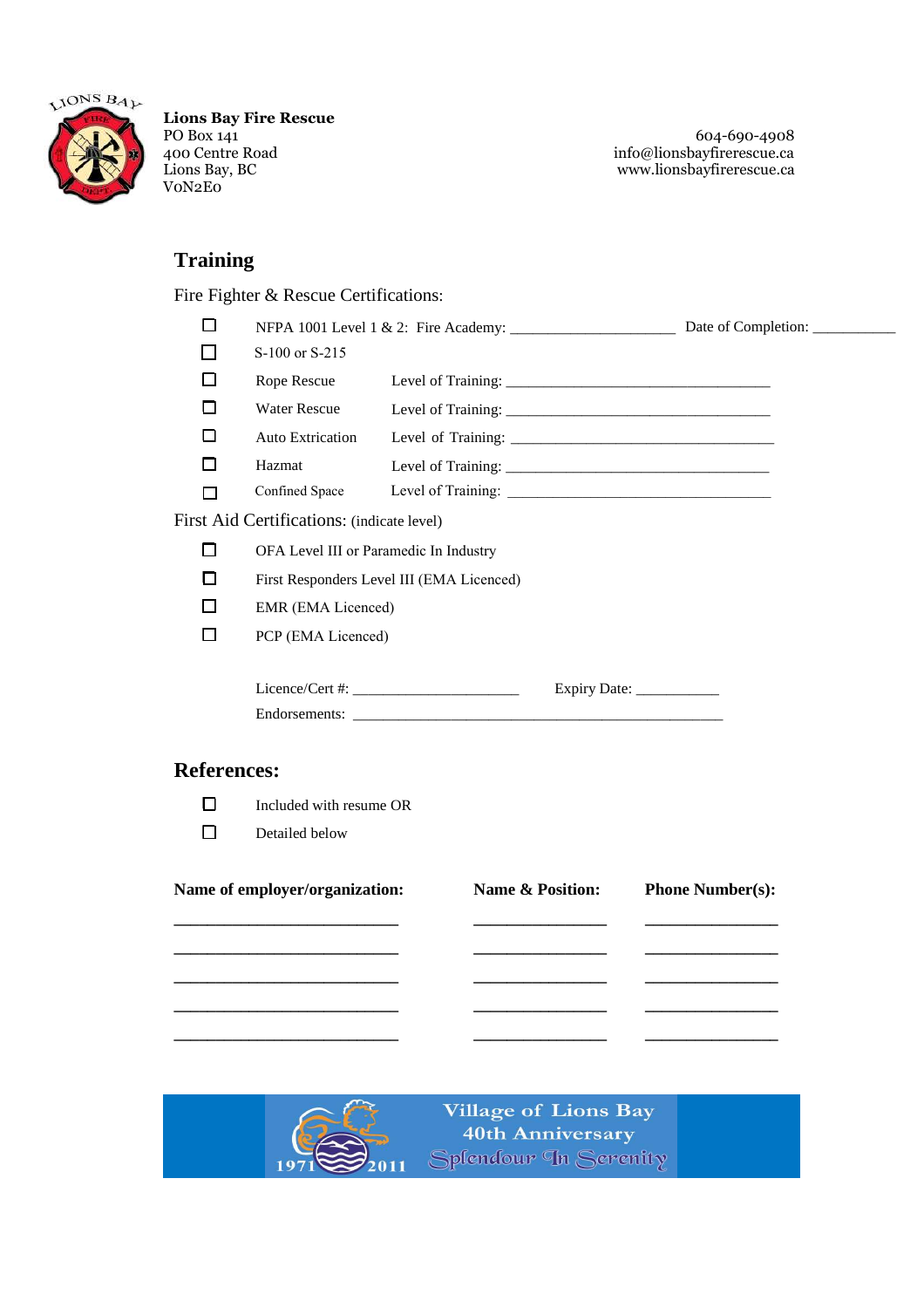

**Lions Bay Fire Rescue** P.O. Box 141 400 Centre Road Lions Bay, BC VoN<sub>2</sub>Eo

# Why do you want to join our department?

This is your chance to tell us who you are and why you want to join LBFR. Also tell us about any other experience(s) you feel makes you a good candidate (continue of other pages if necessary).

**Lions Bay Fire Rescue** 

604-690-4908 info@lionsbayfirerescue.ca www.lionsbayfirerescue.ca